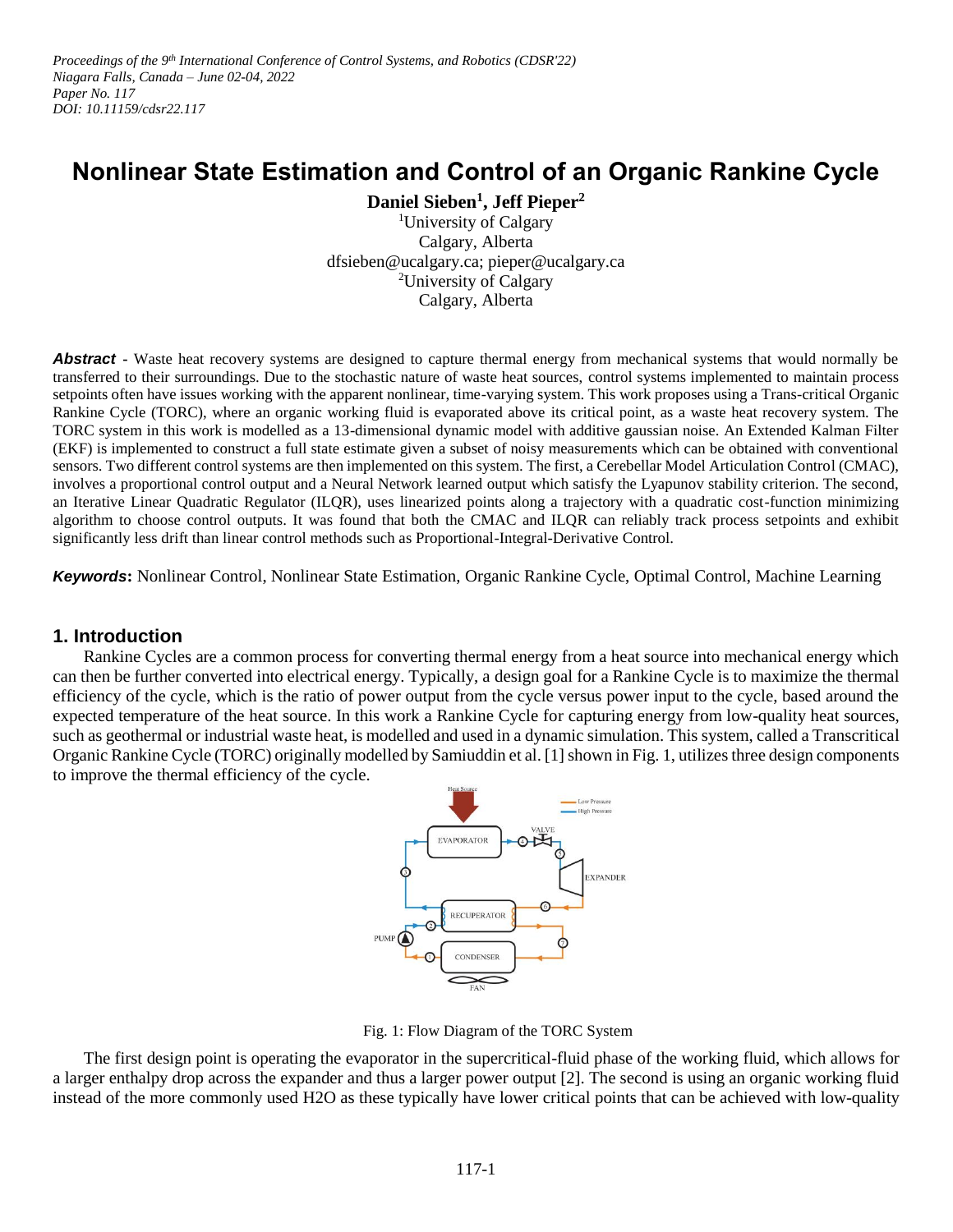heat sources and cheaper components. The last design point introduced in the model is the inclusion of a recuperator to transfer heat remaining in the working fluid back into itself before the evaporator.

The resulting dynamic model of the TORC system is a Nonlinear Time-Varying (NTV) system of equations represented in a 13-dimensional state. Since most common control systems in industry such as Proportional-Integral (PI) control are derived under the assumption that the system is Linear Time Invariant (LTI) it is likely they will not be able to reliably track process setpoints which are imposed on the system for performance and safety reasons. There have been proposed controls for similar Rankine Cycle systems in literature [1][2][3][4][5] which have included both Multiple-Input-Multiple-Output (MIMO) and Single-Input-Single-Output (SISO).

This work proposes using an Extended Kalman Filter (EKF) as a nonlinear state estimator to construct an optimal full state estimate out of a subset of noisy direct measurements of the state. Two control schemes are then implemented using the state estimate and compared to a typical PI control scheme. The first control method, an Iterative Linear Quadratic Regulator [6], is a locally optimal MIMO control method which iteratively converges a control policy using linearized points along a trajectory in order to minimize a quadratic cost function. The second control method, the Cerebellar Model Articulation Controller [7], uses a linear SISO control and a Neural Network learned output to determine control values.

## **2. Dynamic Modelling of the System**

Modelling of the TORC is based on the work done by Samiuddin et al. [1] and involves three main dynamic components: the evaporator, the recuperator, and the condenser. The pump, valve, and expander components are modelled as static components. In each component the relevant fluid properties are determined by the pressure and enthalpy of the fluid. These are calculated in the simulation using the CoolProp library [8].

The complete TORC model, whose equations can be found in [1], has a 13-dimensional state

$$
x = [P_{ev} \quad T_{out,ev} \quad T_{w,ev} \quad T_{out,h-rec} \quad T_{out,c-rec} \quad T_{w,rec} \quad L_1 \quad L_2 \quad P_c \quad T_{out,c} \quad T_{w1} \quad T_{w2} \quad T_{w3}]^T
$$
 (1)  
three control variables are included in the system, given by

$$
u = [X_{pump} \quad \mu_{value} \quad N_{fan}]^T \tag{2}
$$

and state transitions are computed in the form

$$
\dot{x} = \Phi(x, u, \phi)^{-1} \Gamma(x, u, \phi) + W \sim Normal\big(0, \Sigma_{sys}\big)
$$
\n(3)

Where  $\Phi$  and  $\Gamma$  are nonlinear functions derived from the dynamic components mass and energy balance equations. W is a random variable representing a zero mean gaussian noise added to the system with covariance  $\Sigma_{sys}$  as a diagonal matrix arbitrarily chosen as 10% of the initial state.

Six measurements of state elements are made directly from the working fluid pressure and outlet temperature elements,

$$
y = Cx + V \sim Normal(0, \Sigma_{meas})
$$
\n<sup>(4)</sup>

Where V is a random variable representing zero mean gaussian noise added to the system.  $\Sigma_{meas}$  is a diagonal matrix chosen with common standard deviations for temperature and pressure measurements.

For the purpose of demonstrating controls, 3 state references to converge the system to were arbitrarily chosen as

$$
P_{ev} = 8 MPa \tag{5}
$$

$$
T_{out,ev} = 630 K \tag{6}
$$

$$
T_{w2} = 310 K \tag{7}
$$

## **3. State Estimation**

Optimal state estimation of the TORC uses an Extended Kalman Filter (EKF) which solves the constrained optimization problem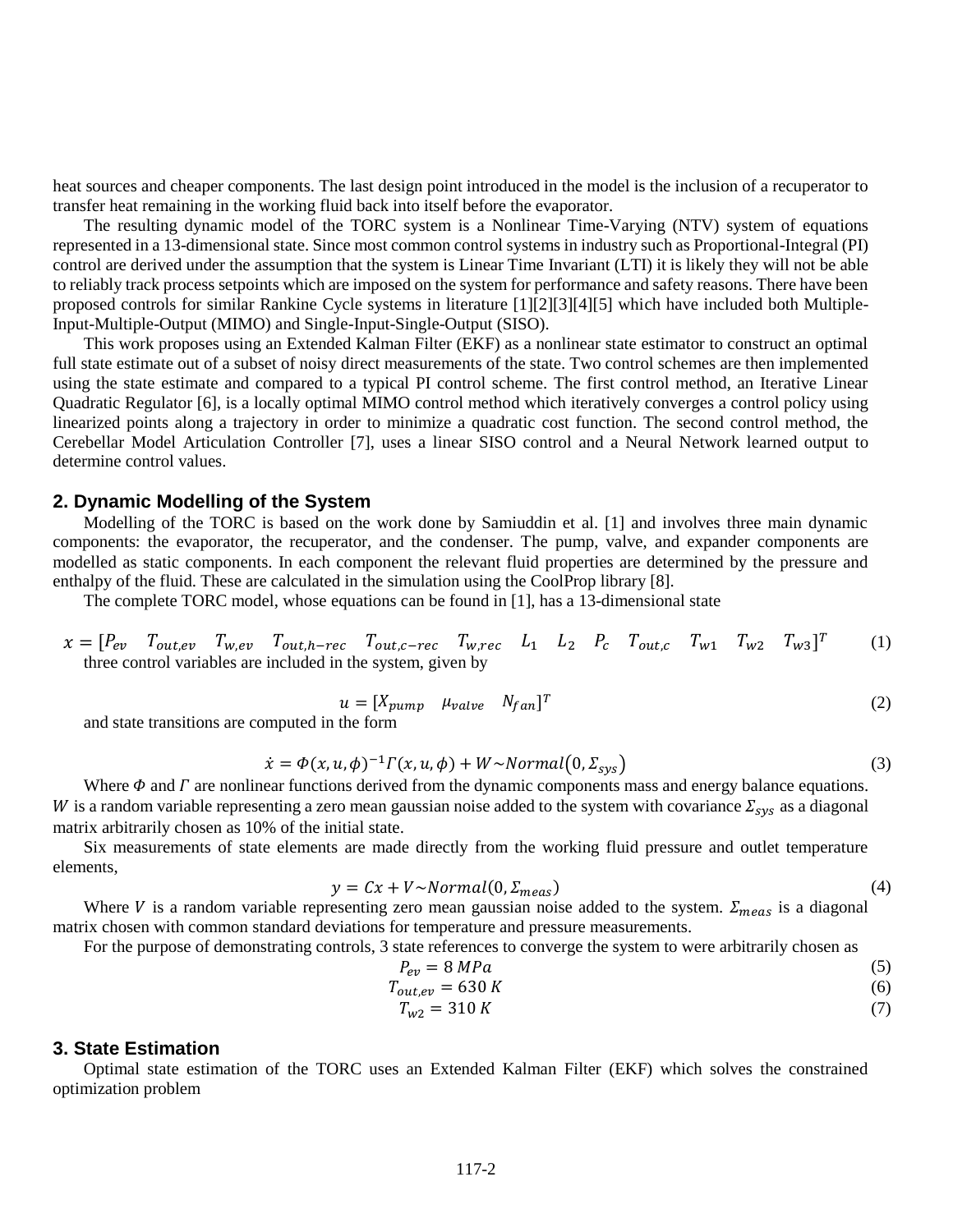$$
J = E\left[\int_{t=t_1}^{t=T} ||x(\tau) - \hat{x}(\tau)|| d\tau\right]
$$
 (8)

$$
\dot{x} = g(x, u) + W \sim Normal\big(0, \Sigma_{sys}\big) \tag{9}
$$

$$
y = h(x) + V \sim Normal(0, \Sigma_{meas})
$$
 (10)

Where  $x(t)$  and  $\hat{x}(t)$  are the state and estimated state, respectively.  $g(x, u)$  is the state transition function with additive noise according to a zero mean gaussian W with covariance  $\Sigma_{sys}$ .  $h(x)$  is the state measurement function which is also subject to additive noise by zero mean gaussian V with covariance  $\Sigma_{meas}$ . In discrete form, the solution results in the following algorithm:

Given  $y_1, \ldots, y_T$ Initialize  $\hat{\mu}_0$ ,  $\hat{\Sigma}_0$ For  $t = 1, ..., T$ :

$$
\bar{\mu}_t = g(\hat{\mu}_{t-1}, u_t) \tag{11}
$$

$$
G_t = \frac{d}{dx} g(\hat{\mu}_{t-1}, u_t)
$$
\n(12)

$$
\bar{\Sigma}_t = G_t \tilde{\Sigma}_{t-1} G_t^T + \Sigma_{sys} \tag{13}
$$

$$
H_t = \frac{d}{dx} y(x) \tag{14}
$$

$$
K_t = \bar{\Sigma}_t H_t^T (H_t \bar{\Sigma}_t H_t^T + \Sigma_{meas})^{-1}
$$
\n<sup>(15)</sup>

$$
\hat{\mu}_t = \bar{\mu}_t + K_t \big( y_t - h(\bar{\mu}_t) \big) \tag{16}
$$

$$
\hat{\Sigma}_t = (I - K_t H_t) \bar{\Sigma}_t \tag{17}
$$

 $\hat{\Sigma}_t = (I - K_t H_t) \overline{\Sigma}_t$  (17)<br>Where  $\hat{\mu}$  and  $\hat{\Sigma}$  are the estimated mean and covariance of the system, respectively, and  $y_t$  are the actual system measurements at a given time. Eqs. (12) and (14) represent Jacobians of the state transition function  $g(x, u)$  and the state measurement function  $h(x)$ . For the TORC, the state transition Jacobian is calculated numerically using two-point forwarddifference differentiation while the measurement Jacobian is static due to the measurements of the system being direct.

#### **4. Iterative Linear Quadratic Regulator**

The ILQR [6] considers a cost function and system, respectively, of the form

$$
J = \frac{1}{2} (x_T - r_T)^T Q_f (x_T - r_T) + \frac{1}{2} \sum_{t=0}^{T-1} ((x_t - r_t)^T Q (x_t - r_t) + u_t^T R u_t)
$$
(18)

$$
x_{t+1} = g(x_t, u_t) \tag{19}
$$

Where  $Q_f$  and  $Q$  are positive-semi-definite weighting matrices for the final state and the state over time, respectively. R is a positive-definite weighting matrix for the control effort.  $r_t$  is the state reference at any given time. By linearizing the system around an arbitrary nominal state  $x_t$  and control  $u_t$  a modified system can be considered

$$
\delta x_{t+1} = A_t \delta x_t + B_t \delta u_t \tag{20}
$$

In this linearization  $\delta x_t$  and  $\delta u_t$  are deviations from the nominal values.  $A_t$  and  $B_t$  are Jacobians of Eq. (19) with respect to  $x_t$ ,  $u_t$ , calculated numerically. Solving the Linear Quadratic Regulator optimal control problem with this modified system results in the following algorithm: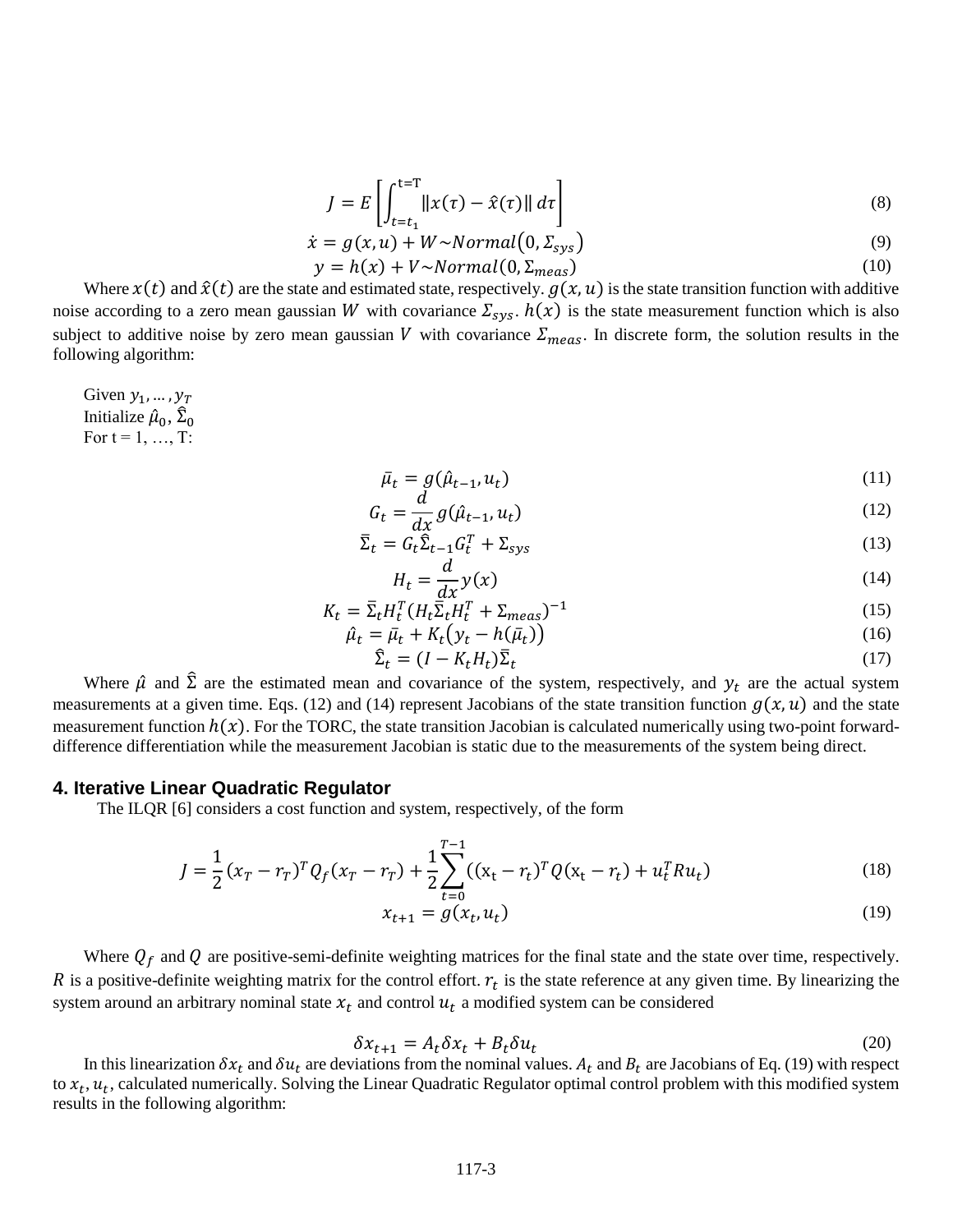Initialize  $x_t$  at its nominal points and  $\delta x_t$  as zero for all t = 0, ..., T Initialize  $u_t$  at its nominal points and  $\delta u_t$  as zero for all t = 0, ..., T-1 While not converged:

For  $t = 0, ..., T-1$ :

$$
x_{t+1} = g(x_t, u_t) \tag{21}
$$

$$
A_t = \frac{d}{dx} g(x_t, u_t) \tag{22}
$$

$$
B_t = \frac{d}{du} g(x_t, u_t) \tag{23}
$$

Initialize:

$$
S_T = Q_f \tag{24}
$$

$$
v_T = Q_f(x_T - r_T) \tag{25}
$$

For  $t = T-1, ..., 0$ :

$$
\theta_t = (B_t^T S_{t+1} B_t + R)^{-1}
$$
\n(26)

$$
K = \theta_t B_t^T S_{t+1} A_t \tag{27}
$$
\n
$$
K = A B_t^T S_{t+1} A_t \tag{28}
$$

$$
K_v = \theta_t B_t^T \tag{28}
$$

$$
K_u = \theta_t R \tag{29}
$$
  

$$
\delta u_t = -K \delta x_t - K_n v_{t+1} - K_n u_t \tag{30}
$$

$$
S_t = A_t^T S_{t+1} (A_t - B_t K) + Q
$$
 (31)

$$
v_t = (A_t - B_t K)^T v_{t+1} - K^T R u_t + Q(x_t - r_t)
$$
  
\n
$$
u_t = u_t + \delta u_t
$$
\n(32)

For  $t = 0, ..., T-1$ :

$$
\delta x_{t+1} = A_t \delta x_t + B_t \delta u_t \tag{33}
$$

For the TORC,  $Q$  is chosen as a modified identity matrix with the diagonal values corresponding to states given a reference changed to

$$
Q_{i,i} = \frac{(r_i)^{-2}}{\sum_{j=0}^{n} (r_j)^{-2}}\tag{34}
$$

Where *n* is the dimension of the state and  $r_i$  is the reference for a given state (or 0 if there is no reference). This is done to normalize the weightings of the states which are converging to a reference. The control weighting  $R$  is chosen as a normalized diagonal matrix of the maximum control limits. The TORC ILQR control implementation will use a 3 step-ahead prediction to plan control inputs. This is done to allow the control to compensate for changes resulting from the time-varying external heat source.

## **5. Cerebellar Model Articulation Controller**

The CMAC follows the formulation from [1], where a Relative Gain Array analysis was performed and found the best SISO control pairings to be similar. The CMAC implementation in this work differs by having the input to the CMAC structure be a full state estimate from the EKF rather than the subset of noisy measurements. The structure of the CMAC is similar having the control output is determined by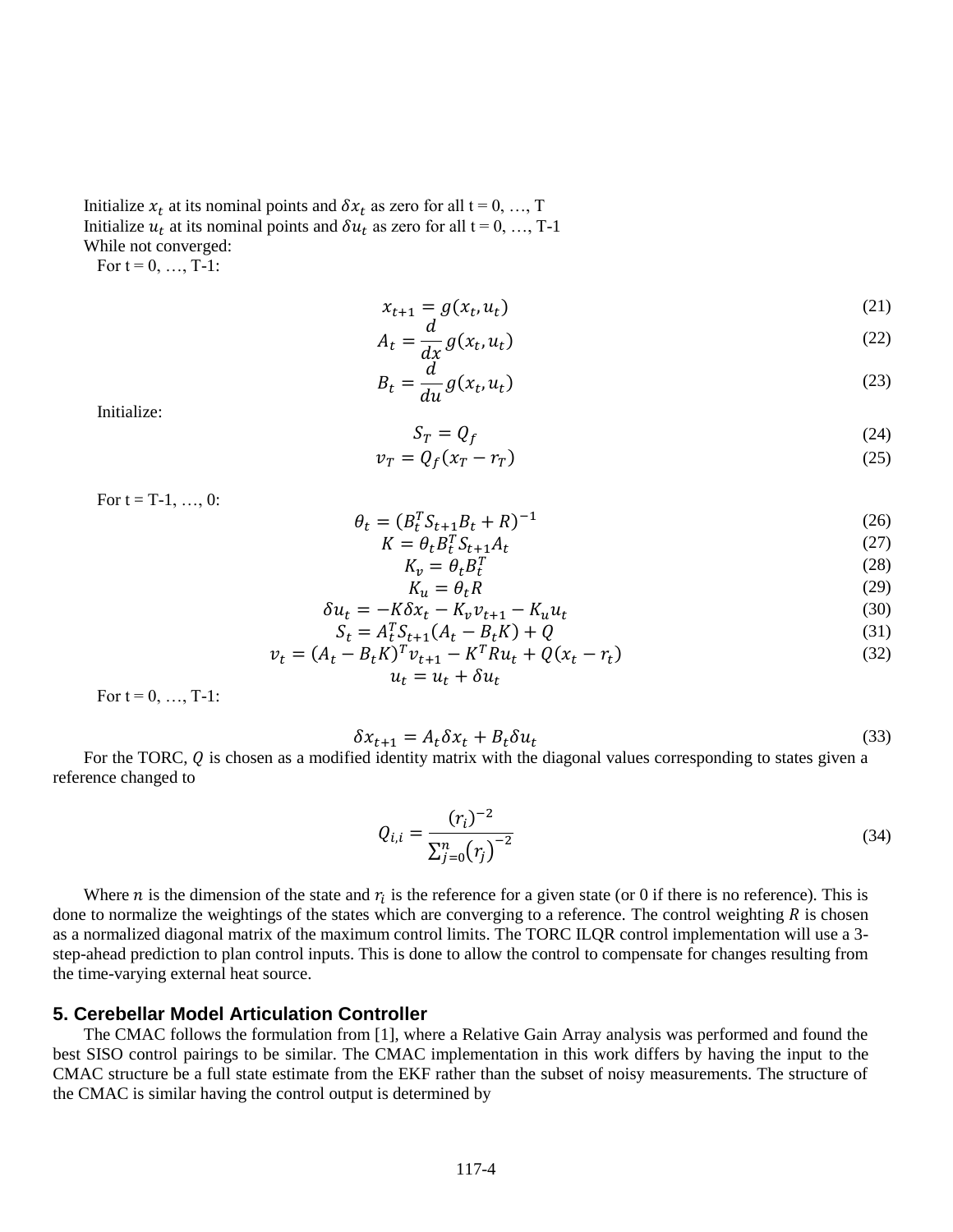$$
u_i = u_{nom,i} + K_{p,i}e_i + \Gamma_i(q)\hat{w}_i
$$
\n(35)

Where  $u_{nom}$  is a nominal control point chosen arbitrarily to introduce a bias,  $K_p e$  is the proportional control output from from a normal linear controller, and  $\Gamma(q)\hat{w}$  is the output of the neural network, with q being the chosen inputs of any dimension.The neural network structure quantizes the input q to determine active cells on each layer, as shown in [Fig. 2.](#page-4-0)

<span id="page-4-0"></span>

Fig. 2: CMAC Structure for Q=3, M=3, N=2

The CMAC is comprised of M layers, each with N inputs from the dimensionality of q, and Q quantizations. This results in  $MQ^N$  possible cells and corresponding weights. For a given input q only one cell per layer will be active by the definition of the activation function

$$
\gamma(q) = \begin{cases} f(q), & \text{if } q \text{ is in cell } i \\ 0, & \text{otherwise} \end{cases} \tag{36}
$$

The vector  $\Gamma(q)$  is then given by the activation of each cell per layer by their assigned function  $f(q)$ . For the TORC this is chosen as a spline function. Training of the neural network is done by a modified gradient descent algorithm [9] called e-modification, shown in Eq. (37)

$$
\dot{\hat{w}} = \beta(\Gamma^T(q)e - v|e|\hat{w})
$$
\n(37)

Where  $\beta$  and  $\nu$  are positive constants.

#### **6. Simulation Results**

For testing, the TORC simulation was subject to an external heat source modelled as a time-varying temperature and mass flow rate shown in [Fig. 3](#page-4-1).



Fig. 3: External Heat Source Conditions

<span id="page-4-1"></span>Sinusoids were chosen arbitrarily to produce a recognizable pattern in the control efforts and state as well as provide enough variation. As a comparison, the results of ILQR and CMAC control are plotted with similar results from a PI controller which was derived for the TORC system by Relay Autotuning [10].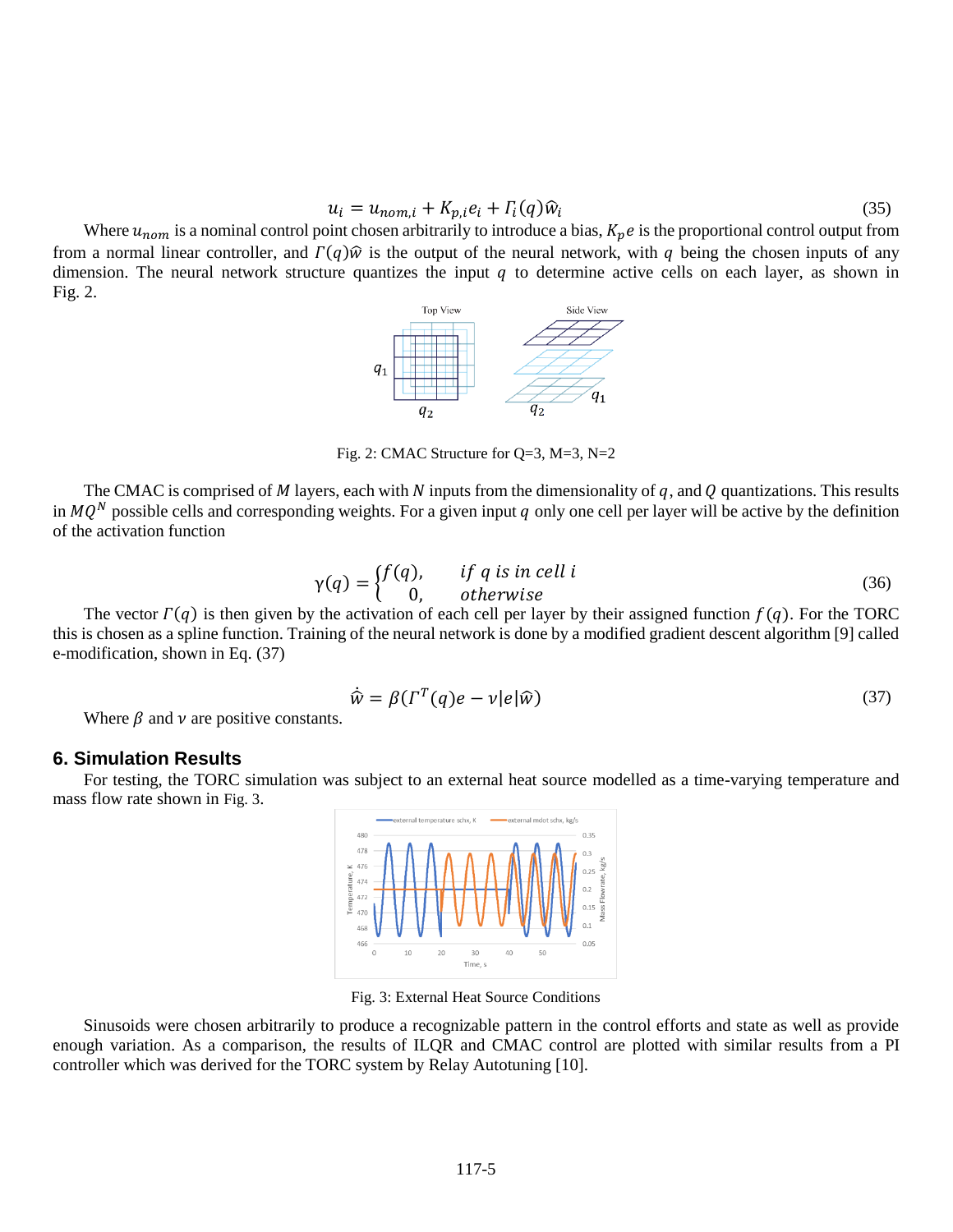## **6.1. State Estimation Results**

For static control values and fluctuating external heat source conditions, the EKF was able to measure the state of TORC more accurately than the noisy direct measurements. The average error over the runtime was reduced by a factor approximately 47%, shown in [Fig. 4](#page-5-0).



Fig. 4: Noisy Measurement vs. EKF Estimate Average Error

<span id="page-5-1"></span><span id="page-5-0"></span>For states where no direct measurement is available the EKF performance was significantly worse, as shown in [Fig. 5](#page-5-1). The largest errors were found to be in the estimates of the condenser region lengths, shown in [Fig. 6](#page-5-2), indicating that their observability may be dependent on the state.



Fig. 5: EKF Average Error for Unmeasured State Elements



Fig. 6: EKF Estimates for Condenser Region Lengths

## <span id="page-5-2"></span>**6.2. Controller Reference Tracking Results**

Shown below in [Fig. 7](#page-6-0), [Fig. 8](#page-6-1), and [Fig. 9](#page-6-2) are the results of the reference tracking for the ILQR, CMAC, and PI controllers. While the ILQR controller typically converges the fastest, its performance is similar to the CMAC once the neural network has had a chance to converge. In comparison, the PI controller takes the longest to converge and is most susceptible to drastic changes due to the external heat source.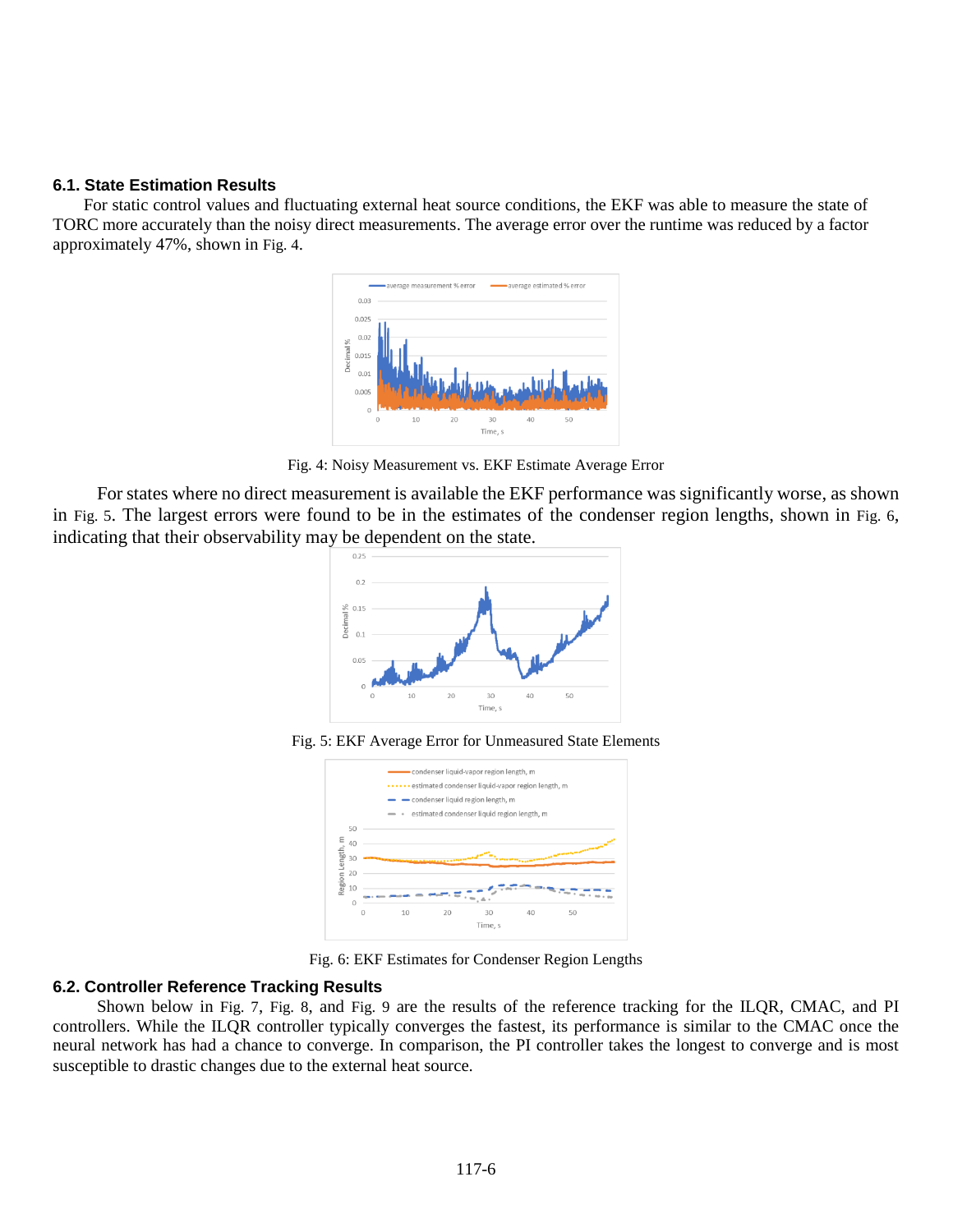



<span id="page-6-0"></span>

Fig. 8: Tout, ev Reference Tracking Performance

<span id="page-6-1"></span>

Fig. 9: Tw2 Reference Tracking Performance

Table 1: Comparison of Control Methods Total Average Error over a Test Runtime

<span id="page-6-2"></span>

|                     |         | <b>ILQR</b> | <b>CMAC</b> |
|---------------------|---------|-------------|-------------|
| Total Average Error | 2.698 % | 0.654%      | $0.899\%$   |

## **7. Conclusion**

In this work two control schemes were implemented on a TORC which show significant improvement in setpoint tracking over conventional PI controllers. The proposed EKF state estimator is shown to be effective in constructing a full state estimate given a subset of noisy measurements. The two control schemes, a MIMO ILQR optimal controller and a SISO CMAC neural network controller, are shown to have similar performance and are able to converge the NTV system to the reference much faster than a PI control scheme.